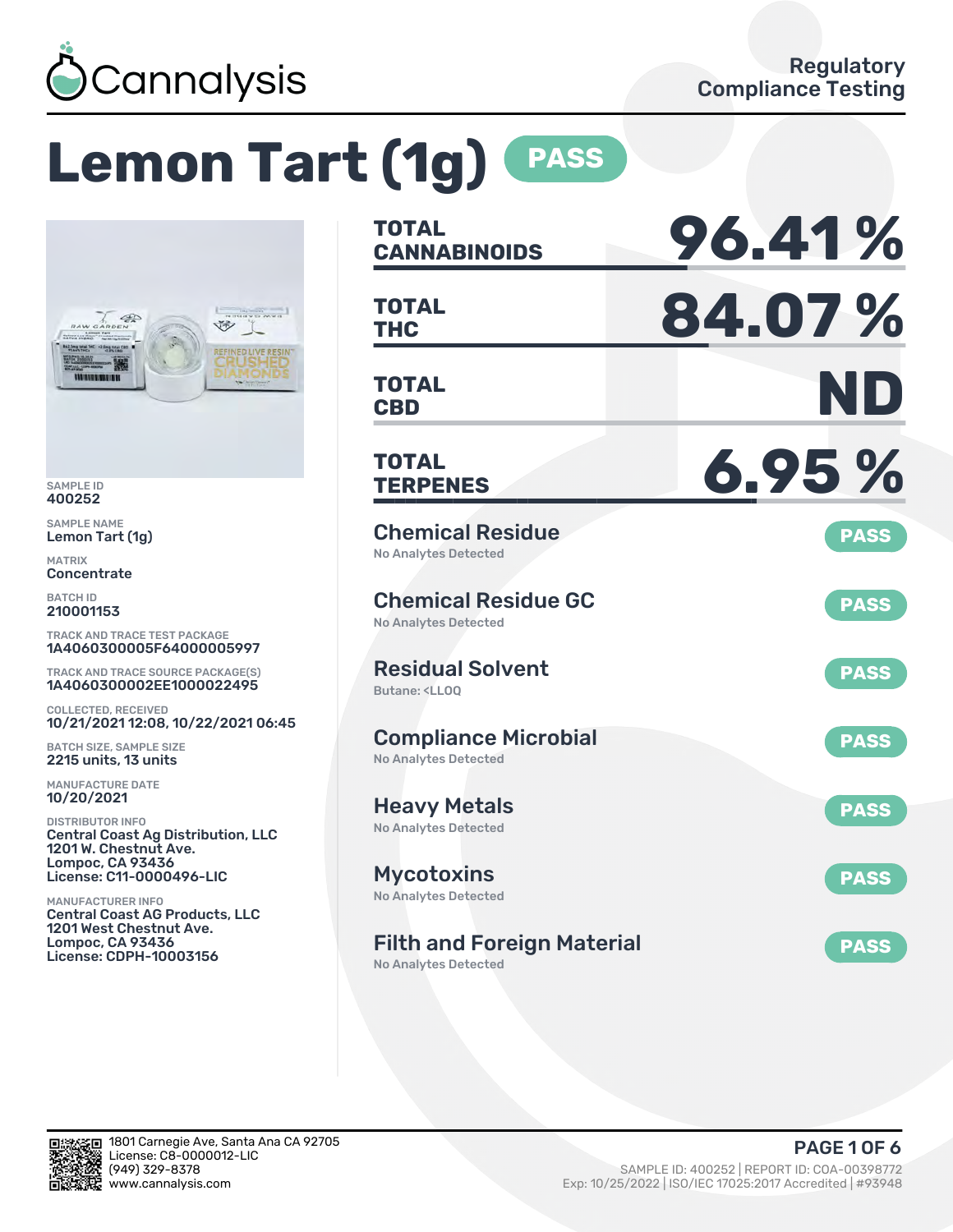

## CANNABINOID ANALYSIS

Total THC,CBD value(s) have been decarboxylated.

| TOTAL THC:          | 840.7 mg/g (84.07%), 840.7 mg per package |
|---------------------|-------------------------------------------|
| TOTAL CBD:          | ND.                                       |
| TOTAL CANNABINOIDS: | 964.1 mg/g (96.41%)                       |

UNIT OF MEASUREMENT: Milligrams per Gram(mg/g)

| <b>ANALYTE</b>         | <b>RESULT</b>                       | LOD    | <b>LLOO</b> | <b>ANALYTE</b>   | <b>RESULT</b> | <b>LOD</b> | <b>LLOO</b> |
|------------------------|-------------------------------------|--------|-------------|------------------|---------------|------------|-------------|
| THCa                   | 956.3 mg/g (95.63 %)                | 0.5000 | 1.0000      | CBDa             | <b>ND</b>     | 0.5000     | 1.0000      |
| D9THC                  | $2.000 \,\mathrm{mag/g}$ (0.2000 %) | 0.5000 | 1.0000      | <b>CBD</b>       | <b>ND</b>     | 0.5000     | 1.0000      |
| D8THC                  | <b>ND</b>                           | 0.5000 | 1.0000      | CBD <sub>v</sub> | <b>ND</b>     | 0.5000     | 1.0000      |
| <b>CBN</b>             | 1.529 mg/g (0.1529 %)               | 0.5000 | 1.0000      | CBCa             | <b>ND</b>     | 0.5000     | 1.0000      |
| THCva                  | 4.277 mg/g (0.4277 %)               | 0.5000 | 1.0000      | CBC.             | <b>ND</b>     | 0.5000     | 1.0000      |
| <b>THC<sub>v</sub></b> | <b>ND</b>                           | 0.5000 | 1.0000      | CBGa             | <b>ND</b>     | 0.5000     | 1.0000      |
| ExoTHC                 | $<$ 1 mg/g                          | 0.5000 | 1.0000      | <b>CBG</b>       | <b>ND</b>     | 0.5000     | 1.0000      |
| <b>CBL</b>             | ND                                  | 0.5000 | 1.0000      |                  |               |            |             |

#### ADDITIONAL INFORMATION

| Method:     | SOP-TECH-001 | Sample Prepped: 10/25/2021 10:39  | Sample Approved: 10/25/2021 15:57  |  |
|-------------|--------------|-----------------------------------|------------------------------------|--|
| Instrument: | UPLC-DAD     | Sample Analyzed: 10/25/2021 11:45 | Prep-Analytical Batch: 33587-27582 |  |



TOTAL TERPENES: 69.54 mg/g (6.954 %)

| <b>ANALYTE</b>                                                                                                                                 | <b>RESULT</b>                                                                                                      | <b>LOD</b> | <b>LLOQ</b> | <b>ANALYTE</b>         | <b>RESULT</b>                                      | LOD    | <b>LLOQ</b> |
|------------------------------------------------------------------------------------------------------------------------------------------------|--------------------------------------------------------------------------------------------------------------------|------------|-------------|------------------------|----------------------------------------------------|--------|-------------|
| 3-Carene                                                                                                                                       | <b>ND</b>                                                                                                          | 1.000      | 2.500       | Alpha bisabolol        | <lloq< td=""><td>0.1000</td><td>0.500</td></lloq<> | 0.1000 | 0.500       |
| Alpha cedrene                                                                                                                                  | <b>ND</b>                                                                                                          | 1.000      | 2.500       | Alpha humulene         | 2.752 mg/g $(0.2752 \%)$                           | 0.5000 | 1.000       |
| Alpha pinene                                                                                                                                   | 1.884 mg/g (0.1884 %)                                                                                              | 0.1000     | 1.000       | Alpha terpinene        | 1.147 mg/g $(0.1147%)$                             | 0.5000 | 1.000       |
| Alpha terpineol                                                                                                                                | 1.290 mg/g (0.1290 %)                                                                                              | 0.3260     | 0.6520      | Beta caryophyllene     | 7.336 mg/g (0.7336 %)                              | 0.5000 | 1.000       |
| Beta myrcene                                                                                                                                   | 11.56 mg/g (1.156 %)                                                                                               | 0.5000     | 1.000       | Beta pinene            | 1.470 mg/g $(0.1470\%)$                            | 0.6070 | 1.214       |
| Borneol                                                                                                                                        | <b>ND</b>                                                                                                          | 1.000      | 2.500       | Camphene               | <b>ND</b>                                          | 0.5000 | 1.000       |
| Camphor                                                                                                                                        | <b>ND</b>                                                                                                          | 0.1000     | 0.5000      | Caryophyllene oxide ND |                                                    | 0.5000 | 2.500       |
| Cedrol                                                                                                                                         | <b>ND</b>                                                                                                          | 0.5000     | 1.000       | Cis geraniol           | <b>ND</b>                                          | 1.000  | 2.500       |
| Cis nerolidol                                                                                                                                  | <b>ND</b>                                                                                                          | 2.500      | 5.000       | Eucalyptol             | <b>ND</b>                                          | 0.1000 | 0.500       |
| Fenchol                                                                                                                                        | 1.608 mg/g $(0.1608\%)$                                                                                            | 0.5000     | 1.000       | Fenchone               | <lloo< td=""><td>0.1000</td><td>0.500</td></lloo<> | 0.1000 | 0.500       |
| Gamma terpinene                                                                                                                                | 0.6001 mg/g (0.0600 %)                                                                                             | 0.1000     | 0.5000      | Gamma terpineol        | <b>ND</b>                                          | 0.2090 | 0.523       |
| Geranyl acetate                                                                                                                                | <b>ND</b>                                                                                                          | 0.1000     | 0.5000      | Guaiol                 | <b>ND</b>                                          | 2.500  | 5.000       |
| Isoborneol                                                                                                                                     | <b>ND</b>                                                                                                          | 0.5000     | 1.000       | Isopulegol             | <b>ND</b>                                          | 2.500  | 5.000       |
| Limonene                                                                                                                                       | 9.553 mg/g (0.9553 %)                                                                                              | 0.5000     | 2.500       | Linalool               | 1.598 mg/g $(0.1598\%)$                            | 0.5000 | 1.000       |
| Menthol                                                                                                                                        | <b>ND</b>                                                                                                          | 1.000      | 2.500       | Ocimene 1              | <b>ND</b>                                          | 0.1550 | 0.310       |
| Ocimene 2                                                                                                                                      | <lloq< td=""><td>0.3450</td><td>1.725</td><td>P-cymene</td><td><b>ND</b></td><td>0.5230</td><td>1.045</td></lloq<> | 0.3450     | 1.725       | P-cymene               | <b>ND</b>                                          | 0.5230 | 1.045       |
| P-mentha-1,5-diene <lloq< td=""><td></td><td>0.5000</td><td>1.000</td><td>Pulegone</td><td><b>ND</b></td><td>0.1000</td><td>0.500</td></lloq<> |                                                                                                                    | 0.5000     | 1.000       | Pulegone               | <b>ND</b>                                          | 0.1000 | 0.500       |
| Sabinene                                                                                                                                       | <b>ND</b>                                                                                                          | 0.5000     | 1.000       | Terpinolene            | 28.74 mg/g (2.874 %)                               | 0.1000 | 0.500       |
| Trans beta farnesene ND                                                                                                                        |                                                                                                                    | 2.500      | 5.000       | Trans geraniol         | <b>ND</b>                                          | 0.5000 | 2.500       |
| Trans nerolidol                                                                                                                                | <b>ND</b>                                                                                                          | 0.5000     | 2.500       | Valencene              | <b>ND</b>                                          | 0.5000 | 1.000       |

UNIT OF MEASUREMENT: Milligrams per Gram(mg/g)

| <b>ANALYTE</b>                                                                                                                                  | <b>RESULT</b>                                                                                                      | <b>LOD</b> | <b>LLOQ</b> | <b>ANALYTE</b>         | <b>RESULT</b>                                       | LOD    | <b>LLOQ</b> |
|-------------------------------------------------------------------------------------------------------------------------------------------------|--------------------------------------------------------------------------------------------------------------------|------------|-------------|------------------------|-----------------------------------------------------|--------|-------------|
| 3-Carene                                                                                                                                        | <b>ND</b>                                                                                                          | 1.000      | 2.500       | Alpha bisabolol        | <lloq< td=""><td>0.1000</td><td>0.5000</td></lloq<> | 0.1000 | 0.5000      |
| Alpha cedrene                                                                                                                                   | <b>ND</b>                                                                                                          | 1.000      | 2.500       | Alpha humulene         | 2.752 mg/g $(0.2752 \%)$                            | 0.5000 | 1.000       |
| Alpha pinene                                                                                                                                    | 1.884 mg/g $(0.1884\%)$                                                                                            | 0.1000     | 1.000       | Alpha terpinene        | 1.147 mg/g $(0.1147%)$                              | 0.5000 | 1.000       |
| Alpha terpineol                                                                                                                                 | 1.290 mg/g (0.1290 %)                                                                                              | 0.3260     | 0.6520      | Beta caryophyllene     | 7.336 mg/g (0.7336 %)                               | 0.5000 | 1.000       |
| Beta myrcene                                                                                                                                    | 11.56 mg/g (1.156 %)                                                                                               | 0.5000     | 1.000       | Beta pinene            | 1.470 mg/g (0.1470 %)                               | 0.6070 | 1.214       |
| Borneol                                                                                                                                         | <b>ND</b>                                                                                                          | 1.000      | 2.500       | Camphene               | <b>ND</b>                                           | 0.5000 | 1.000       |
| Camphor                                                                                                                                         | <b>ND</b>                                                                                                          | 0.1000     | 0.5000      | Caryophyllene oxide ND |                                                     | 0.5000 | 2.500       |
| Cedrol                                                                                                                                          | <b>ND</b>                                                                                                          | 0.5000     | 1.000       | Cis geraniol           | <b>ND</b>                                           | 1.000  | 2.500       |
| Cis nerolidol                                                                                                                                   | <b>ND</b>                                                                                                          | 2.500      | 5.000       | Eucalyptol             | <b>ND</b>                                           | 0.1000 | 0.5000      |
| Fenchol                                                                                                                                         | 1.608 mg/g $(0.1608\%)$                                                                                            | 0.5000     | 1.000       | Fenchone               | <lloq< td=""><td>0.1000</td><td>0.5000</td></lloq<> | 0.1000 | 0.5000      |
| Gamma terpinene                                                                                                                                 | $0.6001$ mg/g $(0.0600\%)$                                                                                         | 0.1000     | 0.5000      | Gamma terpineol        | <b>ND</b>                                           | 0.2090 | 0.5230      |
| Geranyl acetate                                                                                                                                 | ND.                                                                                                                | 0.1000     | 0.5000      | Guaiol                 | <b>ND</b>                                           | 2.500  | 5.000       |
| Isoborneol                                                                                                                                      | <b>ND</b>                                                                                                          | 0.5000     | 1.000       | Isopulegol             | <b>ND</b>                                           | 2.500  | 5.000       |
| Limonene                                                                                                                                        | 9.553 mg/g (0.9553 %)                                                                                              | 0.5000     | 2.500       | Linalool               | 1.598 mg/g (0.1598 %)                               | 0.5000 | 1.000       |
| Menthol                                                                                                                                         | <b>ND</b>                                                                                                          | 1.000      | 2.500       | Ocimene 1              | <b>ND</b>                                           | 0.1550 | 0.3100      |
| Ocimene 2                                                                                                                                       | <lloq< td=""><td>0.3450</td><td>1.725</td><td>P-cymene</td><td><b>ND</b></td><td>0.5230</td><td>1.045</td></lloq<> | 0.3450     | 1.725       | P-cymene               | <b>ND</b>                                           | 0.5230 | 1.045       |
| P-mentha-1,5-diene <lloq< td=""><td></td><td>0.5000</td><td>1.000</td><td>Pulegone</td><td><b>ND</b></td><td>0.1000</td><td>0.5000</td></lloq<> |                                                                                                                    | 0.5000     | 1.000       | Pulegone               | <b>ND</b>                                           | 0.1000 | 0.5000      |
| Sabinene                                                                                                                                        | <b>ND</b>                                                                                                          | 0.5000     | 1.000       | Terpinolene            | 28.74 mg/g (2.874 %)                                | 0.1000 | 0.5000      |
| Trans beta farnesene ND                                                                                                                         |                                                                                                                    | 2.500      | 5.000       | Trans geraniol         | <b>ND</b>                                           | 0.5000 | 2.500       |
| Trans nerolidol                                                                                                                                 | <b>ND</b>                                                                                                          | 0.5000     | 2.500       | Valencene              | <b>ND</b>                                           | 0.5000 | 1.000       |

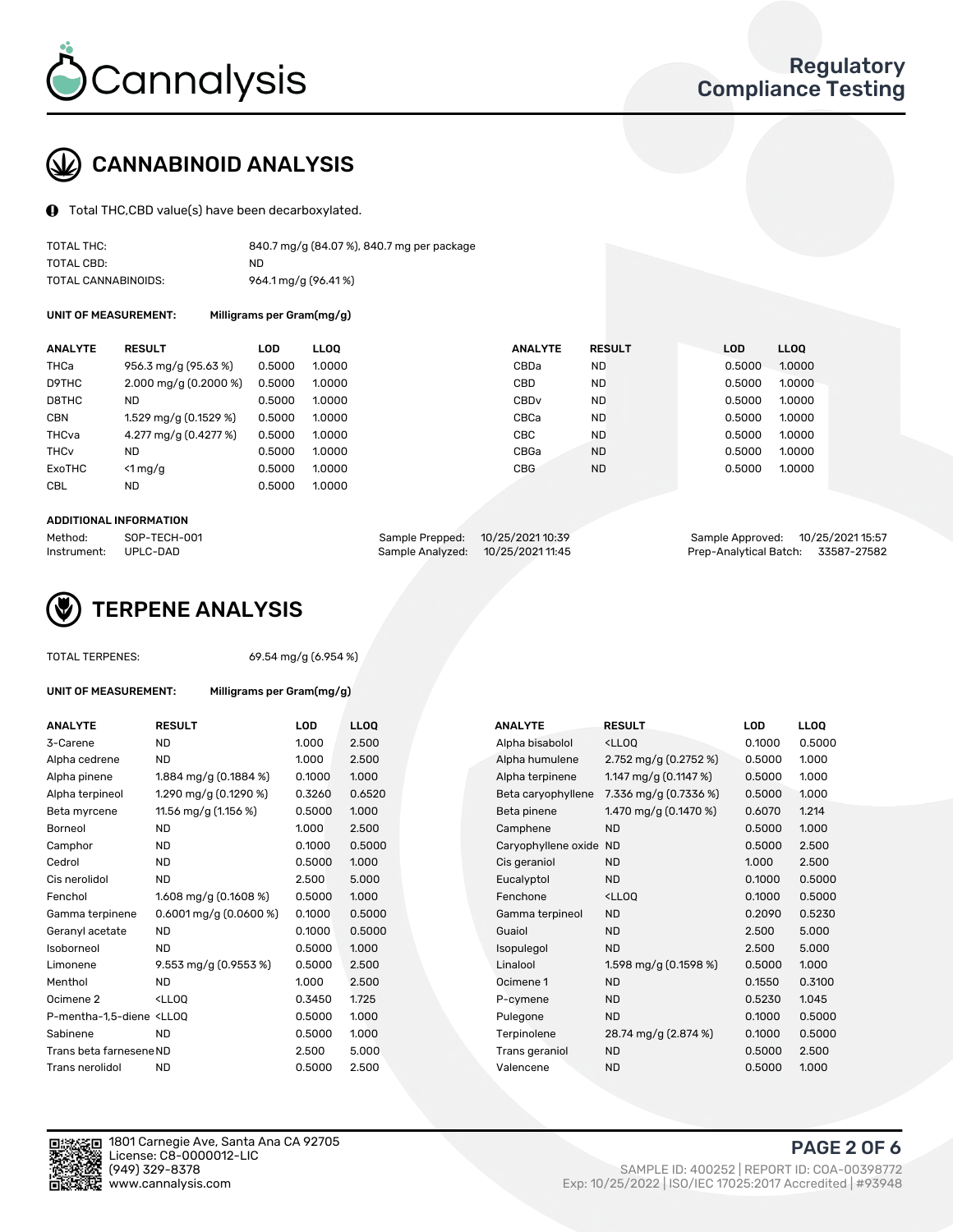

### Regulatory Compliance Testing

#### ADDITIONAL INFORMATION

Method: SOP-TECH-027 Sample Prepped: 10/22/2021 11:47 Sample Approved: 10/25/2021 11:43 Prep-Analytical Batch: 33566-27554



CHEMICAL RESIDUE ANALYSIS PASS

UNIT OF MEASUREMENT: Micrograms per Gram(ug/g)

| <b>ANALYTE</b>    | <b>RESULT</b> | LOD    | <b>LLOQ</b> | <b>ACTION LEVEL</b> |      | <b>ANALYTE</b>      | <b>RESULT</b> | LOD    | <b>LLOQ</b> | <b>ACTION LEVEL</b> |      |
|-------------------|---------------|--------|-------------|---------------------|------|---------------------|---------------|--------|-------------|---------------------|------|
| Abamectin         | <b>ND</b>     | 0.0200 | 0.0400      | 0.1000              | Pass | Acephate            | <b>ND</b>     | 0.0200 | 0.0400      | 0.1000              | Pass |
| Acequinocyl       | <b>ND</b>     | 0.0200 | 0.0400      | 0.1000              | Pass | Acetamiprid         | <b>ND</b>     | 0.0200 | 0.0400      | 0.1000              | Pass |
| Aldicarb          | <b>ND</b>     | 0.0200 | 0.0400      | 0.0                 | Pass | Azoxystrobin        | <b>ND</b>     | 0.0200 | 0.0400      | 0.1000              | Pass |
| Bifenazate        | <b>ND</b>     | 0.0200 | 0.0400      | 0.1000              | Pass | <b>Bifenthrin</b>   | <b>ND</b>     | 0.0200 | 0.0400      | 3.000               | Pass |
| <b>Boscalid</b>   | <b>ND</b>     | 0.0200 | 0.0400      | 0.1000              | Pass | Carbarvl            | <b>ND</b>     | 0.0200 | 0.0400      | 0.5000              | Pass |
| Carbofuran        | <b>ND</b>     | 0.0200 | 0.0400      | 0.0                 | Pass | Chlorantraniliprole | <b>ND</b>     | 0.0200 | 0.0400      | 10.00               | Pass |
| Clofentezine      | <b>ND</b>     | 0.0200 | 0.0400      | 0.1000              | Pass | Coumaphos           | <b>ND</b>     | 0.0200 | 0.0400      | 0.0                 | Pass |
| Cyfluthrin        | <b>ND</b>     | 0.4000 | 1.000       | 2.000               | Pass | Cypermethrin        | <b>ND</b>     | 0.4000 | 1.000       | 1.000               | Pass |
| Daminozide        | <b>ND</b>     | 0.0200 | 0.0400      | 0.0                 | Pass | Diazinon            | <b>ND</b>     | 0.0200 | 0.0400      | 0.1000              | Pass |
| <b>Dichlorvos</b> | <b>ND</b>     | 0.0200 | 0.0400      | 0.0                 | Pass | Dimethoate          | <b>ND</b>     | 0.0200 | 0.0400      | 0.0                 | Pass |
| Dimethomorph      | <b>ND</b>     | 0.0200 | 0.0400      | 2.000               | Pass | <b>Ethoprophos</b>  | <b>ND</b>     | 0.0200 | 0.0400      | 0.0                 | Pass |
| Etofenprox        | <b>ND</b>     | 0.0200 | 0.0400      | 0.0                 | Pass | Etoxazole           | <b>ND</b>     | 0.0200 | 0.0400      | 0.1000              | Pass |
| Fenhexamid        | <b>ND</b>     | 0.0200 | 0.0400      | 0.1000              | Pass | Fenoxycarb          | <b>ND</b>     | 0.0200 | 0.0400      | 0.0                 | Pass |
| Fenpyroximate     | <b>ND</b>     | 0.0200 | 0.0400      | 0.1000              | Pass | Fipronil            | <b>ND</b>     | 0.0400 | 0.1000      | 0.0                 | Pass |
| Flonicamid        | <b>ND</b>     | 0.0200 | 0.0400      | 0.1000              | Pass | Fludioxonil         | <b>ND</b>     | 0.0200 | 0.0400      | 0.1000              | Pass |
| Hexythiazox       | <b>ND</b>     | 0.0200 | 0.0400      | 0.1000              | Pass | Imazalil            | <b>ND</b>     | 0.0200 | 0.0400      | 0.0                 | Pass |
| Imidacloprid      | <b>ND</b>     | 0.0200 | 0.0400      | 5.000               | Pass | Kresoxim methyl     | <b>ND</b>     | 0.0200 | 0.0400      | 0.1000              | Pass |
| Malathion         | <b>ND</b>     | 0.0200 | 0.0400      | 0.5000              | Pass | Metalaxyl           | <b>ND</b>     | 0.0200 | 0.0400      | 2.000               | Pass |
| Methiocarb        | <b>ND</b>     | 0.0200 | 0.0400      | 0.0                 | Pass | Methomyl            | <b>ND</b>     | 0.0200 | 0.0400      | 1.000               | Pass |
| Mevinphos         | <b>ND</b>     | 0.0200 | 0.0400      | 0.0                 | Pass | Myclobutanil        | <b>ND</b>     | 0.0200 | 0.0400      | 0.1000              | Pass |
| Naled             | <b>ND</b>     | 0.0200 | 0.0400      | 0.1000              | Pass | Oxamyl              | <b>ND</b>     | 0.0200 | 0.0400      | 0.5000              | Pass |
| Paclobutrazol     | <b>ND</b>     | 0.0200 | 0.0400      | 0.0                 | Pass | Permethrins         | <b>ND</b>     | 0.0400 | 0.1000      | 0.5000              | Pass |
| Phosmet           | <b>ND</b>     | 0.0200 | 0.0400      | 0.1000              | Pass | Piperonyl butoxide  | <b>ND</b>     | 0.0200 | 0.0400      | 3.000               | Pass |
| Prallethrin       | <b>ND</b>     | 0.0200 | 0.0400      | 0.1000              | Pass | Propiconazole       | <b>ND</b>     | 0.0200 | 0.0400      | 0.1000              | Pass |
| Propoxur          | <b>ND</b>     | 0.0200 | 0.0400      | 0.0                 | Pass | Pyrethrins          | <b>ND</b>     | 0.0200 | 0.0400      | 0.5000              | Pass |
| Pyridaben         | <b>ND</b>     | 0.0200 | 0.0400      | 0.1000              | Pass | Spinetoram          | <b>ND</b>     | 0.0200 | 0.0400      | 0.1000              | Pass |
| Spinosad          | <b>ND</b>     | 0.0300 | 0.0700      | 0.1000              | Pass | Spiromesifen        | <b>ND</b>     | 0.0200 | 0.0400      | 0.1000              | Pass |
| Spirotetramat     | <b>ND</b>     | 0.0200 | 0.0400      | 0.1000              | Pass | Spiroxamine         | <b>ND</b>     | 0.0200 | 0.0400      | 0.0                 | Pass |
| Tebuconazole      | <b>ND</b>     | 0.0200 | 0.0400      | 0.1000              | Pass | Thiacloprid         | <b>ND</b>     | 0.0200 | 0.0400      | 0.0                 | Pass |
| Thiamethoxam      | <b>ND</b>     | 0.0200 | 0.0400      | 5.000               | Pass | Trifloxystrobin     | <b>ND</b>     | 0.0200 | 0.0400      | 0.1000              | Pass |
|                   |               |        |             |                     |      |                     |               |        |             |                     |      |

### ADDITIONAL INFORMATION

Method: SOP-TECH-002 Sample Prepped: 10/22/2021 14:30 Sample Approved: 10/25/2021 12:07 Prep-Analytical Batch: 33574-27565

PAGE 3 OF 6

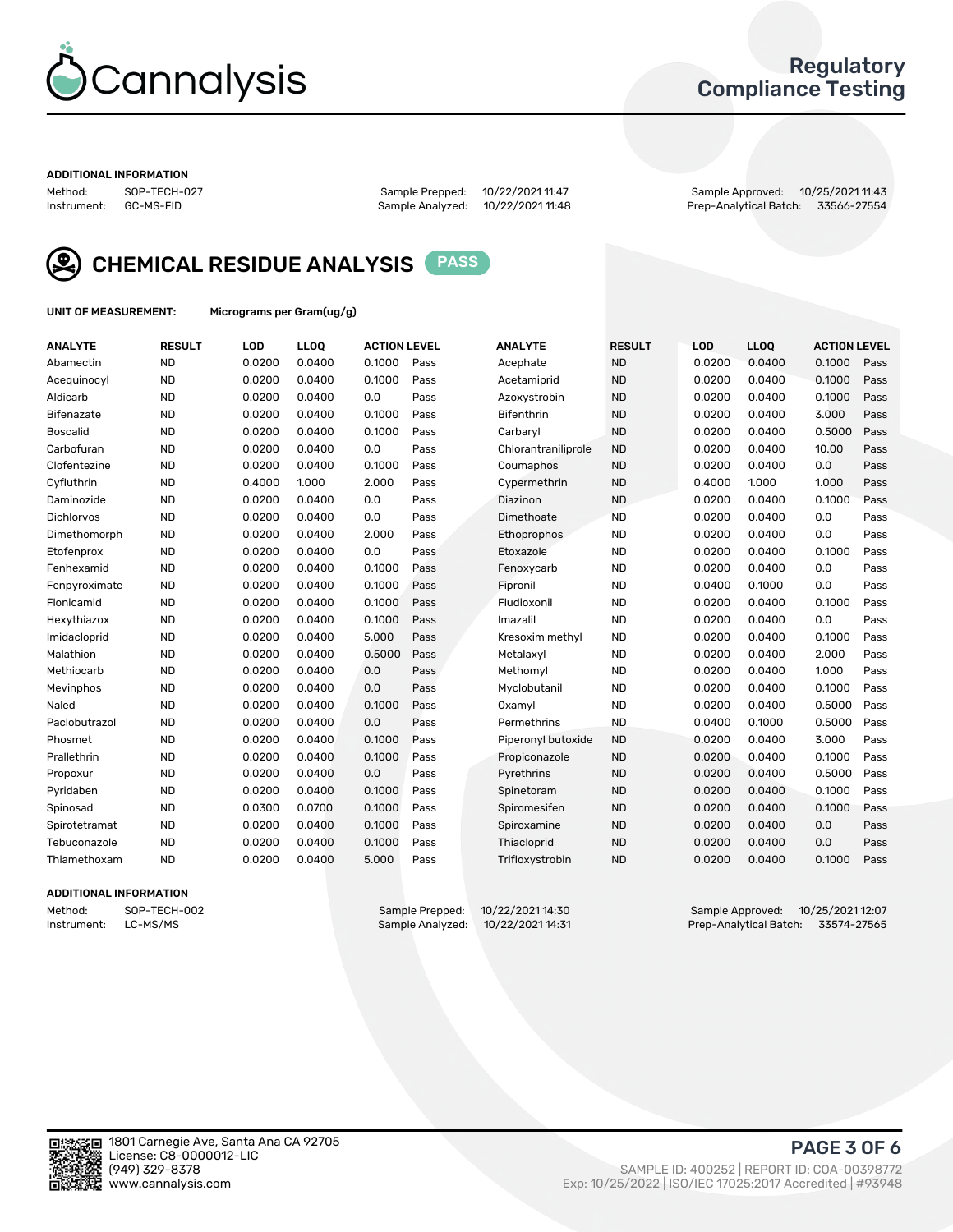

### CHEMICAL RESIDUE GC ANALYSIS PASS

| UNIT OF MEASUREMENT: |               | Micrograms per Gram $(uq/q)$ |             |                     |      |                |               |        |             |                     |      |
|----------------------|---------------|------------------------------|-------------|---------------------|------|----------------|---------------|--------|-------------|---------------------|------|
| <b>ANALYTE</b>       | <b>RESULT</b> | LOD                          | <b>LLOO</b> | <b>ACTION LEVEL</b> |      | <b>ANALYTE</b> | <b>RESULT</b> | LOD    | <b>LLOO</b> | <b>ACTION LEVEL</b> |      |
| Captan               | <b>ND</b>     | 0.1000                       | 0.2000      | 0.7000              | Pass | Chlordane      | <b>ND</b>     | 0.0109 | 0.0136      | 0.0                 | Pass |
| Methyl parathion     | <b>ND</b>     | 0.0400                       | 0.1000      | 0.0                 | Pass | <b>PCNB</b>    | <b>ND</b>     | 0.0200 | 0.0400      | 0.1000              | Pass |
| Chlorfenapyr         | <b>ND</b>     | 0.0800                       | 0.1000      | 0.0                 | Pass | Chlorpyrifos   | <b>ND</b>     | 0.0800 | 0.1000      | 0.0                 | Pass |

#### ADDITIONAL INFORMATION

Instrument: GC-MS/MS Sample Analyzed: 10/22/202114:31 Prep-Analytical Batch: 33575-27566

| repped:  | 10/22/2021 14:29 |  |
|----------|------------------|--|
| nalyzed: | 10/22/2021 14:31 |  |
|          |                  |  |

### Method: SOP-TECH-010 Sample Prepped: 10/22/2021 14:29 Sample Approved: 10/25/2021 11:14

### RESIDUAL SOLVENT ANALYSIS **PASS**

UNIT OF MEASUREMENT: Micrograms per Gram(ug/g)

| <b>ANALYTE</b>       | <b>RESULT</b> | LOD    | <b>LLOO</b> | <b>ACTION LEVEL</b> |      | <b>ANALYTE</b>           | <b>RESULT</b>                                                               | <b>LOD</b> | LLOO  | <b>ACTION LEVEL</b> |      |
|----------------------|---------------|--------|-------------|---------------------|------|--------------------------|-----------------------------------------------------------------------------|------------|-------|---------------------|------|
| Acetone              | <b>ND</b>     | 50.00  | 100.0       | 5000                | Pass | Acetonitrile             | <b>ND</b>                                                                   | 50.00      | 100.0 | 410.0               | Pass |
| Benzene              | <b>ND</b>     | 0.5000 | 1.000       | 1.000               | Pass | <b>Butane</b>            | <lloo< td=""><td>50.00</td><td>100.0</td><td>5000</td><td>Pass</td></lloo<> | 50.00      | 100.0 | 5000                | Pass |
| Chloroform           | <b>ND</b>     | 0.5000 | 1.000       | 1.000               | Pass | Ethanol                  | <b>ND</b>                                                                   | 50.00      | 100.0 | 5000                | Pass |
| <b>Ethyl Acetate</b> | <b>ND</b>     | 50.00  | 100.0       | 5000                | Pass | <b>Ethyl Ether</b>       | <b>ND</b>                                                                   | 50.00      | 100.0 | 5000                | Pass |
| Ethylene oxide       | <b>ND</b>     | 0.5000 | 1.000       | 1.000               | Pass | Heptane                  | <b>ND</b>                                                                   | 50.00      | 100.0 | 5000                | Pass |
| Hexane               | <b>ND</b>     | 50.00  | 100.0       | 290.0               | Pass | <b>Isopropyl Alcohol</b> | <b>ND</b>                                                                   | 50.00      | 100.0 | 5000                | Pass |
| Methanol             | <b>ND</b>     | 50.00  | 100.0       | 3000                | Pass | Methylene chloride       | <b>ND</b>                                                                   | 0.5000     | 1.000 | 1.000               | Pass |
| Pentane              | <b>ND</b>     | 50.00  | 100.0       | 5000                | Pass | Propane                  | <b>ND</b>                                                                   | 50.00      | 200.0 | 5000                | Pass |
| Toluene              | <b>ND</b>     | 50.00  | 100.0       | 890.0               | Pass | Xylenes                  | <b>ND</b>                                                                   | 50.08      | 100.0 | 2170                | Pass |
| Trichloroethylene    | <b>ND</b>     | 0.5000 | 1.000       | 1.000               | Pass | 1.2-Dichloroethane       | <b>ND</b>                                                                   | 0.5000     | 1.000 | 1.000               | Pass |

### ADDITIONAL INFORMATION

Method: SOP-TECH-021 Sample Prepped: 10/22/2021 13:54 Sample Approved: 10/25/2021 11:00<br>Sample Analyzed: 10/22/2021 13:54 Prep-Analytical Batch: 33578-27562

Prep-Analytical Batch: 33578-27562



UNIT OF MEASUREMENT: Cycle Threshold (Ct)

| <b>ANALYTE</b>                        | <b>RESULT</b> | LOD   | <b>LLOO</b> |                 | <b>ACTION LEVEL</b> | <b>ANALYTE</b> | <b>RESULT</b> | LOD              | LL <sub>00</sub> |     | <b>ACTION LEVEL</b> |
|---------------------------------------|---------------|-------|-------------|-----------------|---------------------|----------------|---------------|------------------|------------------|-----|---------------------|
| A.fumigatus                           | ND            | 33.00 | 0.0         | 0.0             | Pass                | A. flavus      | <b>ND</b>     | 33.00            | 0.0              | 0.0 | Pass                |
| A. niger                              | <b>ND</b>     | 33.00 | 0.0         | 0.0             | Pass                | A. terreus     | <b>ND</b>     | 33.00            | 0.0              | 0.0 | Pass                |
| <b>STEC</b>                           | <b>ND</b>     | 33.00 | 0.0         | 0.0             | Pass                | Salmonella spp | <b>ND</b>     | 33.00            | 0.0              | 0.0 | Pass                |
| ADDITIONAL INFORMATION                |               |       |             |                 |                     |                |               |                  |                  |     |                     |
| SOP-TECH-016, SOP-TECH-022<br>Method: |               |       |             | Sample Prepped: | 10/25/2021 09:42    |                |               | Sample Approved: | 10/25/2021 18:43 |     |                     |

Instrument: qPCR Sample Analyzed: 10/25/2021 09:52 Prep-Analytical Batch: 33581-27577

PAGE 4 OF 6

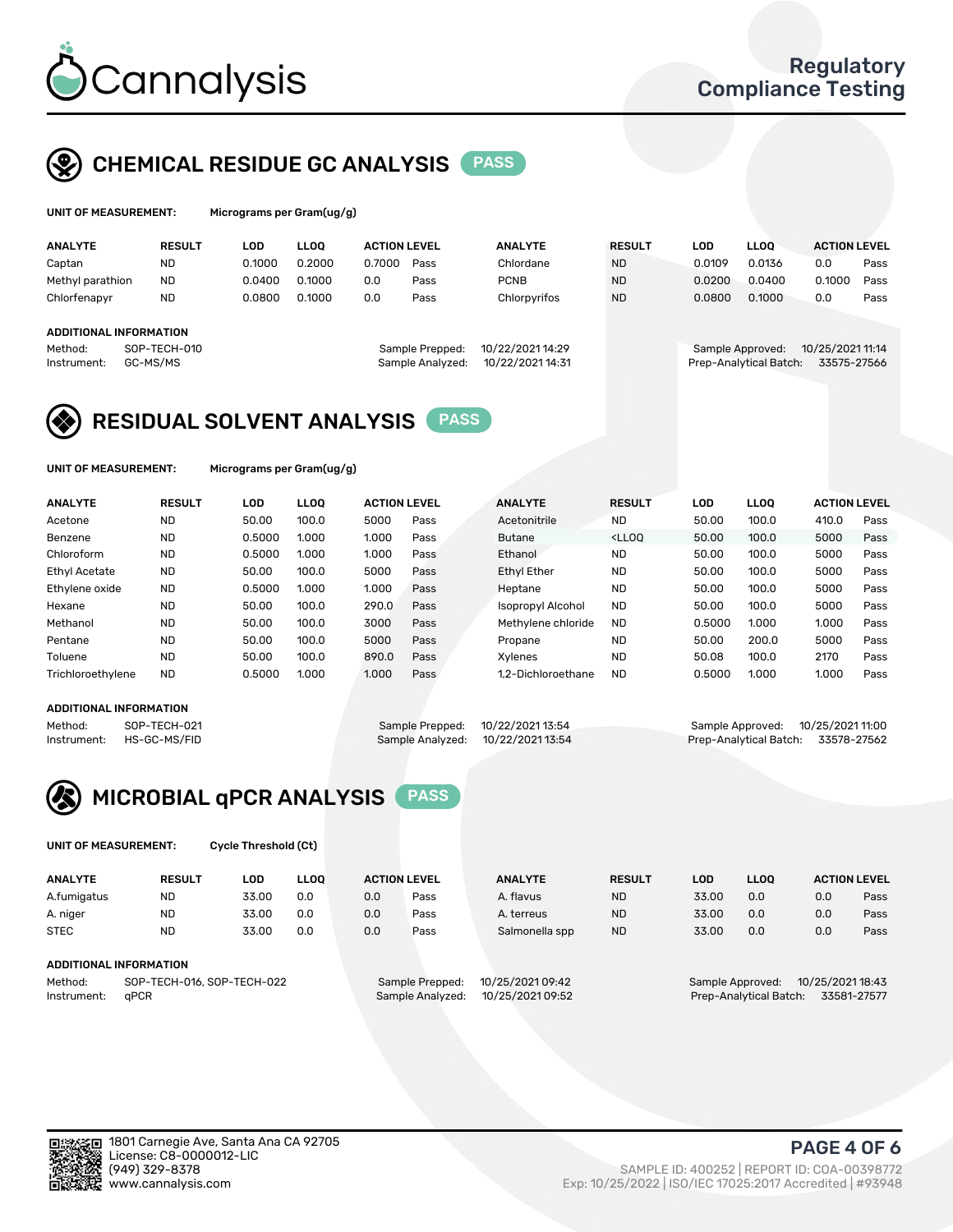



| UNIT OF MEASUREMENT:       |                                                         | Micrograms per Gram(ug/g) |                                |             |                                     |                                      |               |            |                                            |                                 |      |
|----------------------------|---------------------------------------------------------|---------------------------|--------------------------------|-------------|-------------------------------------|--------------------------------------|---------------|------------|--------------------------------------------|---------------------------------|------|
|                            | <b>ANALYTE</b>                                          | <b>RESULT</b>             | <b>LOD</b>                     | <b>LLOO</b> | <b>ACTION LEVEL</b>                 | <b>ANALYTE</b>                       | <b>RESULT</b> | <b>LOD</b> | <b>LLOQ</b>                                | <b>ACTION LEVEL</b>             |      |
|                            | Arsenic                                                 | <b>ND</b>                 | 0.0120                         | 0.1000      | 0.2000<br>Pass                      | Cadmium                              | <b>ND</b>     | 0.0072     | 0.0500                                     | 0.2000                          | Pass |
|                            | Lead                                                    | <b>ND</b>                 | 0.0068                         | 0.0500      | 0.5000<br>Pass                      | Mercury                              | <b>ND</b>     | 0.0060     | 0.0500                                     | 0.1000                          | Pass |
|                            | <b>ADDITIONAL INFORMATION</b><br>Method:<br>Instrument: | SOP-TECH-013<br>ICP-MS    |                                |             | Sample Prepped:<br>Sample Analyzed: | 10/22/2021 15:58<br>10/22/2021 16:05 |               |            | Sample Approved:<br>Prep-Analytical Batch: | 10/22/2021 20:41<br>33582-27570 |      |
| <b>MYCOTOXINS ANALYSIS</b> |                                                         |                           |                                |             | <b>PASS</b>                         |                                      |               |            |                                            |                                 |      |
|                            | UNIT OF MEASUREMENT:                                    |                           | Micrograms per Kilogram(ug/kg) |             |                                     |                                      |               |            |                                            |                                 |      |

| <b>ANALYTE</b>          | <b>RESULT</b> | LOD   | <b>LLOO</b>     | <b>ACTION LEVEL</b> | <b>ANALYTE</b> | <b>RESULT</b>    | LOD   | <b>LLOO</b>      | <b>ACTION LEVEL</b> |      |
|-------------------------|---------------|-------|-----------------|---------------------|----------------|------------------|-------|------------------|---------------------|------|
| Aflatoxin B1            | <b>ND</b>     | 1.000 | 2.000           | N/A                 | Aflatoxin B2   | <b>ND</b>        | 2.000 | 5.000            |                     | N/A  |
| Aflatoxin G1            | ND            | 2.000 | 5.000           | N/A                 | Aflatoxin G2   | <b>ND</b>        | 2.000 | 5.000            |                     | N/A  |
| <b>Total Aflatoxins</b> | <b>ND</b>     | 10.00 | 14.00           | 20.00<br>Pass       | Ochratoxin A   | <b>ND</b>        | 1.000 | 2.000            | 20.00               | Pass |
| ADDITIONAL INFORMATION  |               |       |                 |                     |                |                  |       |                  |                     |      |
| Method:                 | SOP-TECH-020  |       | Sample Prepped: | 10/22/2021 14:29    |                | Sample Approved: |       | 10/25/2021 10:17 |                     |      |

Instrument: LC-MS/MS Sample Analyzed: 10/22/2021 14:30 Prep-Analytical Batch: 33577-27564

#### FILTH & FOREIGN MATERIAL ANALYSIS PASS Q

UNIT OF MEASUREMENT: Filth and Foreign Matter (%, #/3g)

| <b>RESULT</b>                    | LOD                    | <b>LLOO</b> | <b>ACTION LEVEL</b>                  |      | <b>ANALYTE</b> | <b>RESULT</b> | LOD                                   | <b>LLOO</b> | <b>ACTION LEVEL</b> |      |  |
|----------------------------------|------------------------|-------------|--------------------------------------|------|----------------|---------------|---------------------------------------|-------------|---------------------|------|--|
| <b>ND</b>                        | 0.0                    | 0.0         | 1.000                                | Pass | <b>IFM</b>     | <b>ND</b>     | 0.0                                   | 0.0         | 25.00               | Pass |  |
| <b>ND</b>                        | 0.0                    | 0.0         | 25.00                                | Pass | <b>SSCD</b>    | <b>ND</b>     | 0.0                                   | 0.0         | 25.00               | Pass |  |
|                                  |                        |             |                                      |      |                |               |                                       |             |                     |      |  |
|                                  |                        |             |                                      |      |                |               |                                       |             |                     |      |  |
| SOP-TECH-009                     |                        |             | 10/22/2021 12:39<br>Sample Prepped:  |      |                |               | 10/22/2021 12:42<br>Sample Approved:  |             |                     |      |  |
| Instrument:<br>Visual Inspection |                        |             | 10/22/2021 12:40<br>Sample Analyzed: |      |                |               | Prep-Analytical Batch:<br>33573-27559 |             |                     |      |  |
|                                  | ADDITIONAL INFORMATION |             |                                      |      |                |               |                                       |             |                     |      |  |